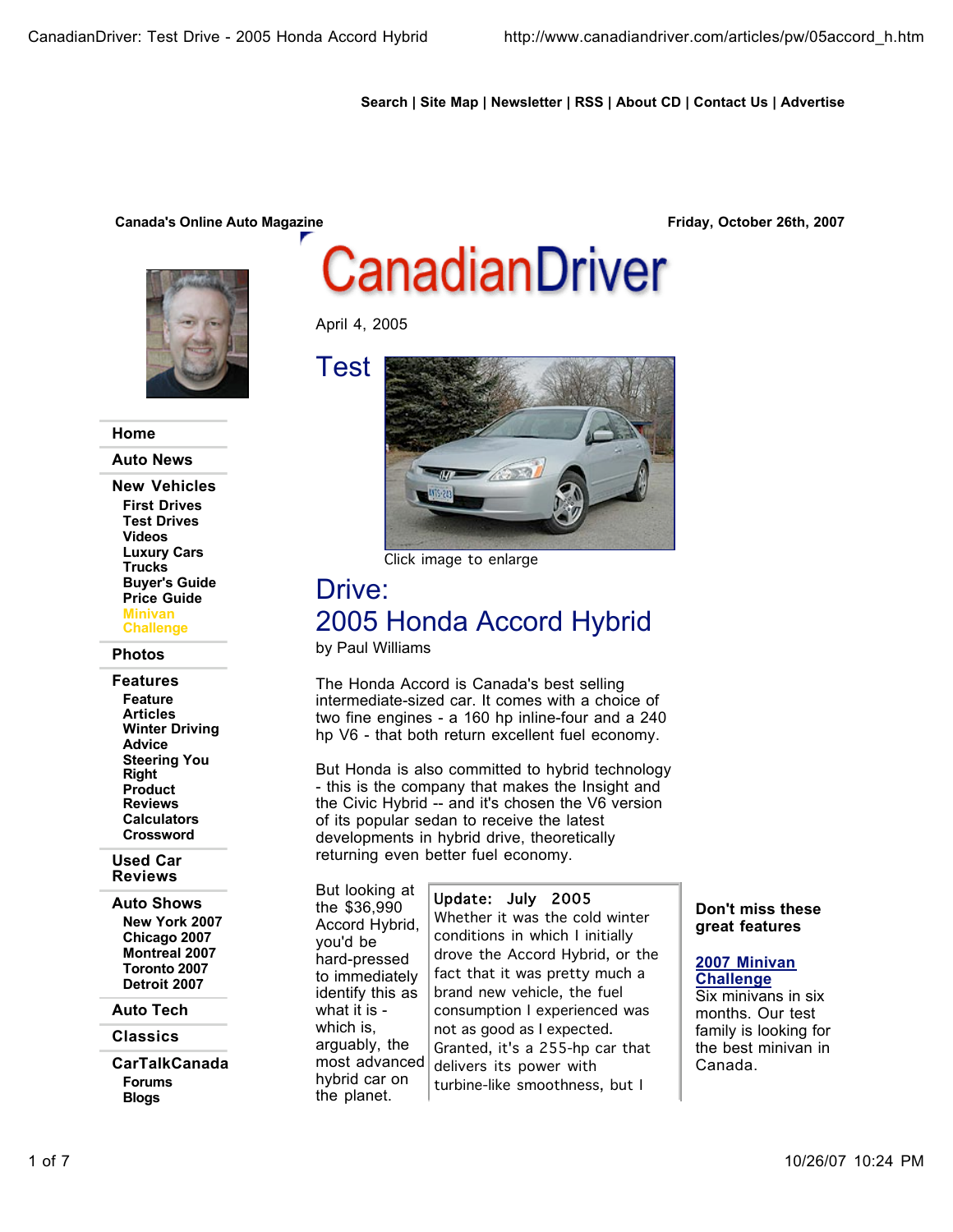| <b>Web Directory</b><br>En francais! | Except for the<br>discreet                                                                                                                                                                                                                          | felt a second opportunity to test<br>the car was in order.                                                                                                                                                                                                                                                                                                                                                                                             |
|--------------------------------------|-----------------------------------------------------------------------------------------------------------------------------------------------------------------------------------------------------------------------------------------------------|--------------------------------------------------------------------------------------------------------------------------------------------------------------------------------------------------------------------------------------------------------------------------------------------------------------------------------------------------------------------------------------------------------------------------------------------------------|
|                                      | "Hybrid" badge<br>on the trunk                                                                                                                                                                                                                      |                                                                                                                                                                                                                                                                                                                                                                                                                                                        |
| <b>Search CanadianDriver</b>         | lid, and the<br>equally<br>diminutive<br>trunk lid                                                                                                                                                                                                  | The very same car was used,<br>now with 11,000 km under its<br>hood. The warm summer weather<br>was in stark contrast to our                                                                                                                                                                                                                                                                                                                           |
| Search                               | spoiler, it looks<br>like any other<br>Accord sedan.<br>(No Accord<br>Hybrid coupe is<br>available.)<br>That's the way<br>the company<br>likes it. "Honda<br>doesn't like to<br>towns.<br>blow its own                                              | original test drive, and now the<br>car was carrying two adults,<br>instead of one. This time the<br>Accord Hybrid achieved 6.2<br>L/100km in a full day of mostly<br>highway driving. Our speeds<br>ranged from 80-115 km/h, with<br>occasional bursts of rapid<br>acceleration when passing, and<br>some stop-and-go driving in small                                                                                                                |
|                                      | horn," says<br>Nadia Mereb of<br>Honda<br>Canada. "It's<br>not the<br>company's way<br>to make a big<br>deal out of<br>itself." So as<br>far as the<br>engineering in<br>this car is<br>concerned, I'll<br>let<br>CanadianDriver<br>do it for them. | At the end of the day, and with<br>the "low fuel" warning light on,<br>the car took just under 50L of<br>fuel (regular grade, I should add),<br>which would give the Accord<br>Hybrid, in these conditions, a<br>cruising range of 950 km. We<br>think that with conservative<br>driving, there's 1,000 km<br>available from a tank in the<br>Accord Hybrid - a truly<br>sensational range given its<br>power, size and level of<br>appointment.<br>PW |
|                                      | The Accord<br>Hybrid adds Integrated Motor Assist or IMA,<br>Honda's hybrid Technology, to the standard V6. It<br>increases horsepower in the already-powerful car<br>to 255, and raises torque to 232 lb-ft, from 212 in<br>the conventional V6.   |                                                                                                                                                                                                                                                                                                                                                                                                                                                        |
|                                      | starter.                                                                                                                                                                                                                                            | When accelerating, the multi-talented IMA acts as<br>a motor and supplements the V6, drawing power<br>from a battery located behind the rear seat (the<br>location of which eliminates a folding seat). When<br>the car is decelerating, the IMA functions as a<br>generator and recharges the battery. It is also the                                                                                                                                 |
|                                      | Like all<br>hybrids<br>currently on<br>the market,<br>the Accord<br>doesn't                                                                                                                                                                         | <b>BOLVTED</b>                                                                                                                                                                                                                                                                                                                                                                                                                                         |

# **The Buyer's Guide**

We cover every make and model sold in Canada. Specifications, pricing and driving impressions.

# **Photo Galleries**

1000s of photos, with full screen enlargements, all 2006 and 2007 models

# **CarTalkCanada**

The place to talk about cars in Canada. Read James Bergeron's daily test drive blog.

doesn't require

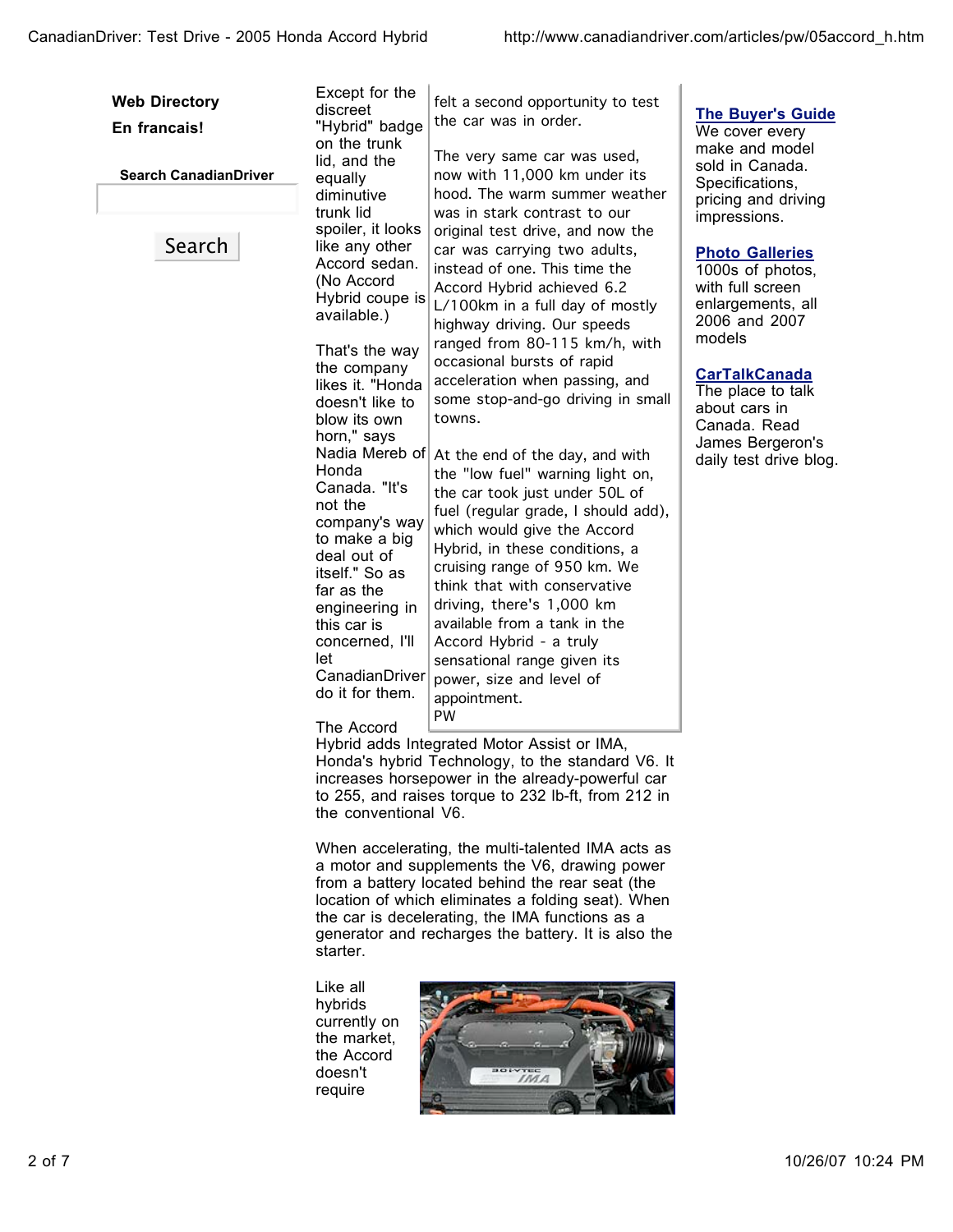plugging in to recharge the system.

The IMA also permits the engine to run on three cylinders when torque is not required (a green light comes on to let you know this mode is operational). This cylinder deactivation technology, which is also used on the redesigned six-cylinder 2005 Honda Odyssey minivan, is designed to further reduce fuel consumption and emissions while running on regular-grade fuel.

Furthermore, the engine will shut off at stoplights. Even though the audio, climate controls and lights are operating with power



from the IMA

battery, you're not using any gasoline at all.

All this wizardry is managed by very sophisticated on-board software that allowed engineers to design in unprecedented control over the operation of the drivetrain. But from the driver's seat, it goes largely, but not entirely, unnoticed.

In addition to receiving this most advanced drivetrain, the Accord Hybrid comes fully equipped with occupant amenities, save for a sunroof which is unavailable on this model. It has a leather interior, side curtain airbags, dual electronic climate control, a six-disc CD changer, trip computer, multi-functional steering wheels, special lightweight 16-inch alloy wheels, electronic power steering, heated exterior mirrors and just about every other feature you'll need or want.



Click image to enlarge

The Hybrid-specific, compact five-speed transmission shifts smoothly and is geared to provide low engine speeds on the highway. Traction control is also standard, as are anti-lock brakes.

The interior is spacious and room for rear seat passengers is generous.

Visibility is excellent all around, the instruments are easy to read and the Ads by Google

**Top 10 Hybrids** Ranked by Popularity and

Quality. Compare Hybrids Here! www.CarTruckIndex.com

**Hybrid** Top 5 Sites for Hybrid Compare, choose, buy! www.smoothfinder.com

**Volkswagen Diesels** Canadians get 1,000+ km per

tank Get a free price quote today! www.smartdrive.ca

**2007 Honda Accord Hybrid**

\$259/Mo \$28,075 Low Honda Lease Payments Prices Nationwide Delivery FleetRates.com

**Mitsubishi North Toronto** Mitsubishi Break Away Event Get All the Details & Info Here www.mitsubishinorth.com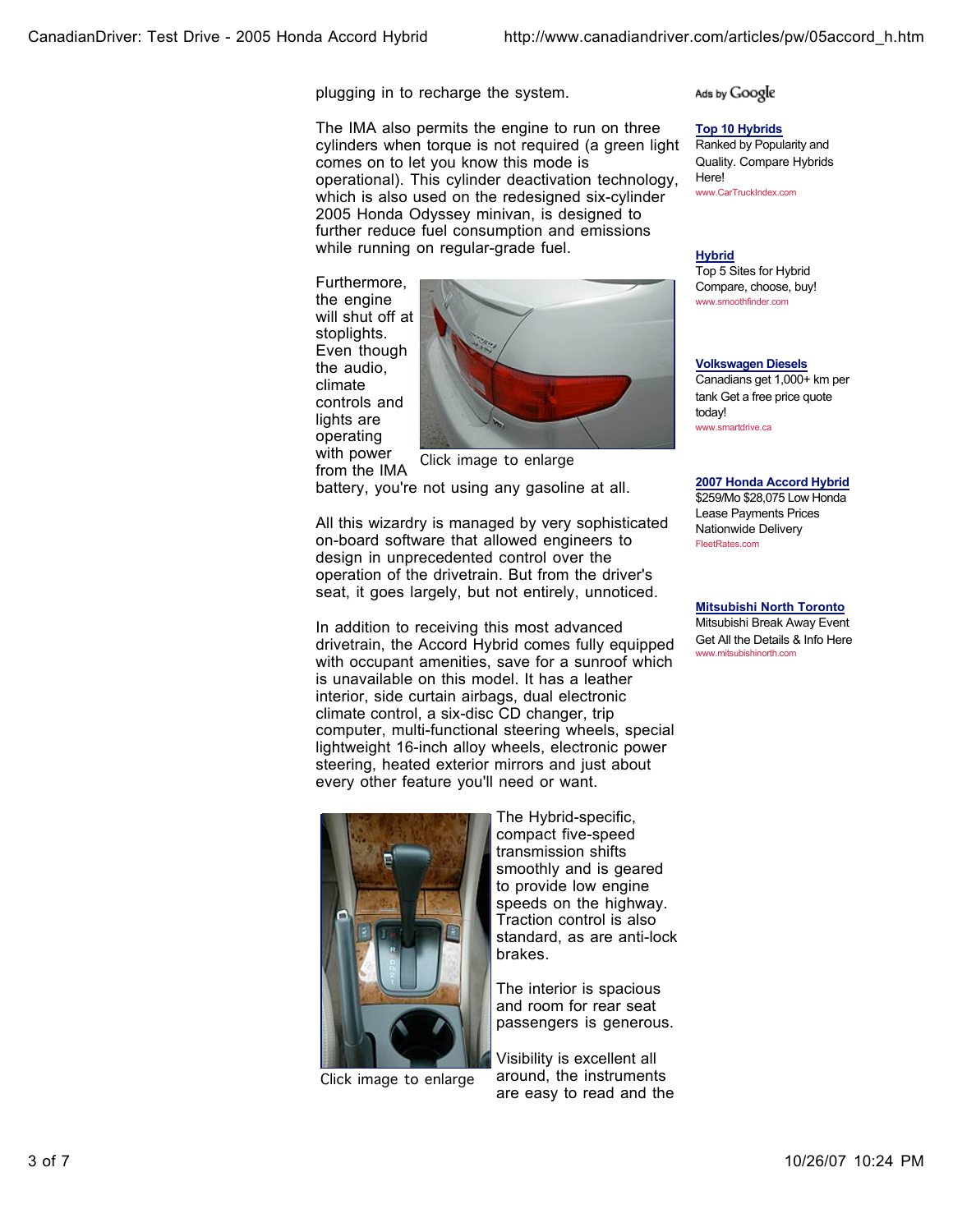vehicle handles very well. It's also very quiet inside, as it comes with Active Noise Cancellation, also found on Acura models, to reduce the effect of outside distractions. Side impact airbags are standard.

In short, there are good reasons why the Accord is the best-selling intermediate in the country: it is a superbly built and high-quality product packed with desirable features, and consequently has a high resale value.

But it's the Hybrid we're talking about, and there are some differences between driving it and conventional Accords.

When starting the car, there's no cranking at all. You turn the key and the engine simply comes to life. Even in brutally cold weather as



Click image to enlarge

low as -30 Celsius, it starts right up.

Put it in gear and you're away, with battery charging indicators on the dashboard keeping you up-to-date on the status of the IMA. You really don't need to monitor this, but the gauges tell you all is well with the system.

> It's when applying the brakes,

especially when the car is cold, that you most feel the IMA system's presence; it is quite obviously supplementing your pedal pressure and can cause you to decelerate more abruptly than you expect. As the car warms up, this effect becomes less obvious but continues to be evident, probably because the transmission is programmed to downshift early to keep engine speed up to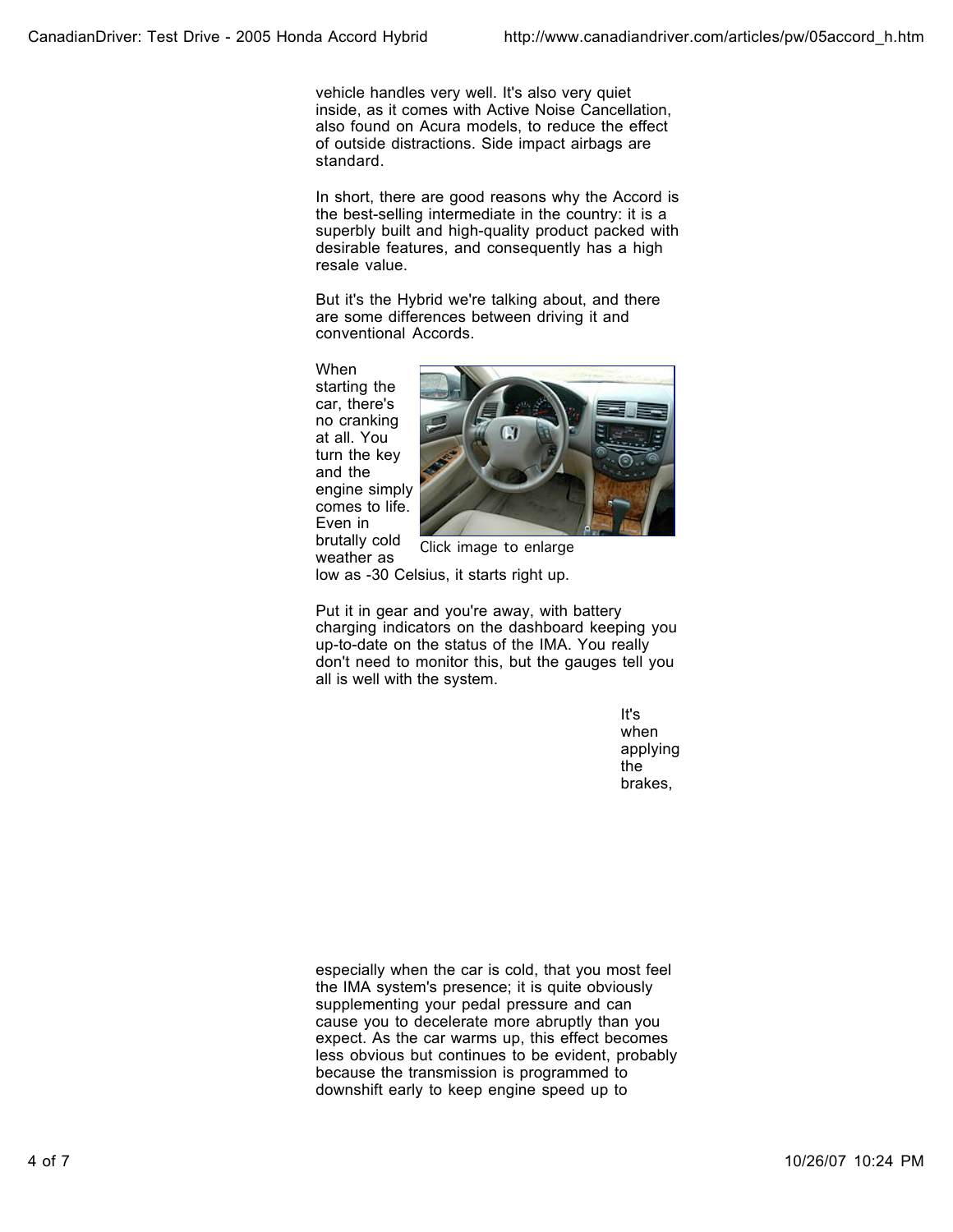enhance regenerative braking. You do get used to this, and adjust your driving accordingly.

Once up to speed, the IMA operates in response to current driving conditions, by supplementing the V6, charging the battery, and activating and deactivating the cylinders as required. This is not entirely transparent to the driver. Unlike the Honda Civic Hybrid, for example, a driver can feel the subtle workings of the IMA in the car. Passengers can't, unless you point it out.

When stopping, the engine will shut down at two to three km/hr, to conserve fuel before you've come to a halt. As soon as you take your foot off



Click image to enlarge

the brake, it starts again instantaneously. Honda's hybrid system does not permit the car to "creep" on battery power alone, although it would be appreciated in some situations.

Some have wondered if it's really safe to have the engine shut down in this fashion, questioning the possibility of the engine not starting when immediately required. It's a question that could be asked of any system in the car, be it the airbags, the steering or even a wheel falling off. A hybrid system, like any new technology found in cars today, is very sophisticated, and there are no indications that it has a propensity to fail. Certainly in my experience, the car ran flawlessly.

The Accord Hybrid has something that most hybrids don't: lots of power. With 255 hp under your right foot, you'll have no trouble accelerating up to speed or passing traffic. This car's a real flyer.

Handling is sharp and the car is easily controlled in all conditions, as the Accord is built like a vault. Bumps, cracks, or potholes don't phase the Accord as it rolls over them without complaint. There's no shuddering from the suspension, or transmission of jolts through the body. It's a very tight car.

I found that with the climate control set to "Auto" at 22

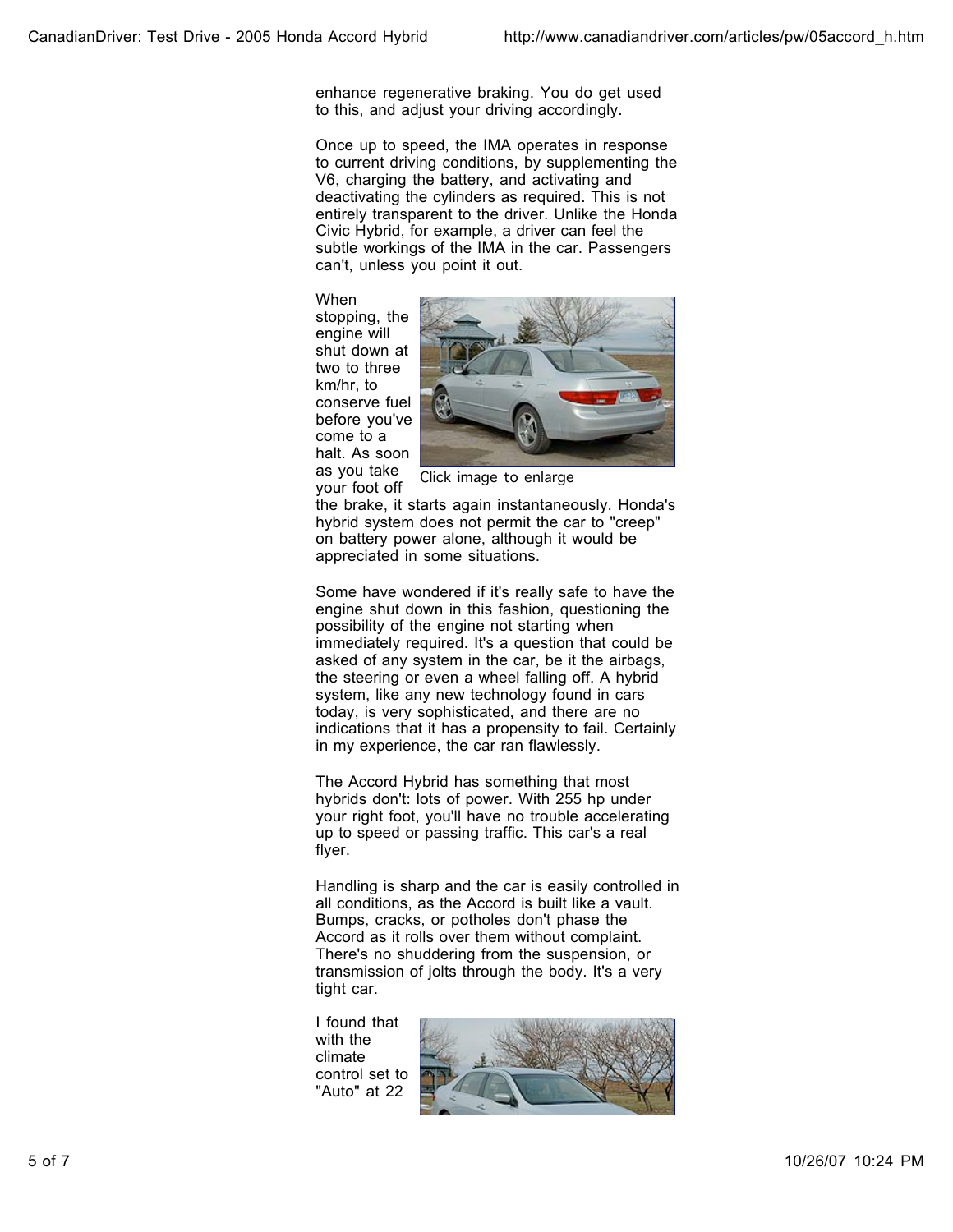degrees Celsius, no further adjustments were necessary. In slippery, snowy conditions, the traction control system was one of the best in my experience, although the Bridgestone Blizzak winter tires no doubt contributed to this.

The Accord Hybrid falls short in exterior and interior colour choices, however. Black or silver frost metallic exterior shades pair up only with a black interior, while satin silver metallic exterior comes strictly with a beige or "ivory" interior. The combination of silver and beige on my tester was singularly unappealing; black with ivory interior would be nice, but is unavailable.

Other complaints are the tendency of front doors to travel past their détentes, closing too easily when you want them to stay open, or opening fully when you want them to stay halfway. Finally, the shifter in its centre console looks positively 1970s retro. A nice gated shifter would be more appropriate for this car.

Transport Canada rates fuel consumption for the Accord Hybrid at 7.9/5.9 L/100 km city/highway, which would be sensational if was close to what you could expect. My experience with the car returned 11.9/8.1 L/100 km, which is not particularly impressive. The highway figures are especially puzzling, as I drove a good 1,200 km at speeds under 120 km/hr, much of it on three cylinders. The Accord Hybrid comes with a trip computer that calculates fuel consumption, so you always know how the car's doing. Perhaps the generally cold weather was a factor.

I found the Accord Hybrid, like other Accords I've tested, to be an excellent car with numerous desirable features and qualities. I would like to have seen better fuel economy, however, and will be road testing another Accord Hybrid later this year for comparison.

# Technical Data: 2005 Honda Accord Hybrid Sedan

| Base price         | \$36,990                                                                 |
|--------------------|--------------------------------------------------------------------------|
| Options            | \$889 (Birdseye maple-look trim kit<br>\$456; auto-dimming mirror \$433) |
| Freight            | \$1,280                                                                  |
| $A/C$ tax          | \$100                                                                    |
| Price as<br>tested | \$39,259                                                                 |
| Type               | Four-door, five-passenger sedan                                          |